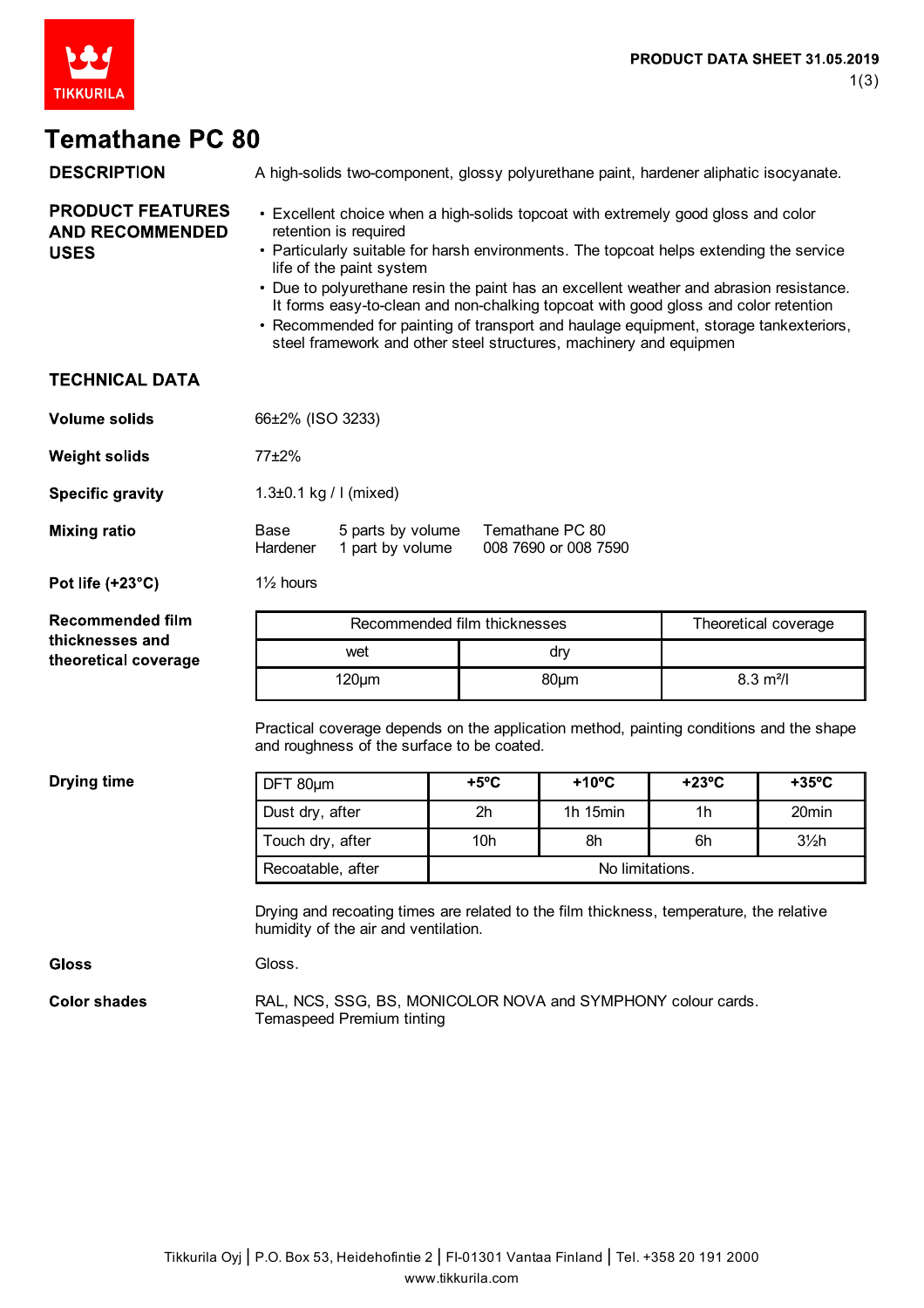

## **Temathane PC 80**

## **APPLICATION INSTRUCTIONS**

| <b>Surface preparation</b>    | Primed surfaces: Oil, grease, salt and dirt are removed from the surface by appropriate<br>means. Repair any damage to the primer coat. Note the overcoating time of primer. (ISO<br>12944-4)                                                                                                                                                                                                                                                                            |
|-------------------------------|--------------------------------------------------------------------------------------------------------------------------------------------------------------------------------------------------------------------------------------------------------------------------------------------------------------------------------------------------------------------------------------------------------------------------------------------------------------------------|
| <b>Recommended primers</b>    | Temacoat GPL-S Primer, Temacoat GPL-S MIO, Temacoat GF Primer, Temacoat MIO,<br>Temacoat Primer, Temacoat RM 40, Temacoat SPA MIO, Temacoat SPA Primer,<br>Temabond ST 200, Temabond ST 300, Temadur 20, Temadur Primer, Temaprime GF,<br>Temacoat HS-F Primer, Temazinc 77.                                                                                                                                                                                             |
| <b>Recommended topcoats</b>   | Temathane PC 80, Temadur Clear.                                                                                                                                                                                                                                                                                                                                                                                                                                          |
| <b>Application conditions</b> | All surfaces must be clean, dry and free from contamination. The temperature of the<br>ambient air, surface and paint should not fall below +5°C during application and drying.<br>Relative humidity of the air should not exceed 80% during application and drying. The<br>surface temperature of steel should remain at least 3°C above the dew point. Good<br>ventilation and sufficient air movement is required in confined areas during application<br>and drying. |
| <b>Mixing components</b>      | First stir base and hardener separately. The correct proportions of base and hardener<br>must be mixed thoroughly before use. Use power mixer for mixing. Insufficient mixing or<br>incorrect mixing ratio will result in uneven drying of the surface and weaken the<br>properties of the coating.                                                                                                                                                                      |
| <b>Application</b>            | In order to obtain an even, non-porous finish, spray a misty coat: first a thin layer, then<br>let the solvents evaporate for 5–30 minutes and then apply the full coat.                                                                                                                                                                                                                                                                                                 |
|                               | For airless spraying, the product is thinned depending on the temperature of the<br>components (base, hardener, thinner) approximately 5-15%. Recommended nozzle tip is<br>0.011"-0.013" and pressure 120-160 bar. Spray angle shall be chosen according to the<br>shape of the object.                                                                                                                                                                                  |
|                               | For conventional spraying, the product is thinned depending on the temperature of the<br>components (base, hardener, thinner) approximately 5-15%. Recommended nozzle tip is<br>1.6-1.8 mm and pressure 3-4 bar.                                                                                                                                                                                                                                                         |
| Thinners                      | Thinner 1048, Thinner 1067, Thinner 1061                                                                                                                                                                                                                                                                                                                                                                                                                                 |
|                               | Thinner 1061 is also suitable for conventional spraying.                                                                                                                                                                                                                                                                                                                                                                                                                 |
| <b>Cleaning of equipment</b>  | Thinner 1048, 1067 or 1061.                                                                                                                                                                                                                                                                                                                                                                                                                                              |
| VOC                           | The Volatile Organic Compounds amount is 320 g/litre of paint mixture                                                                                                                                                                                                                                                                                                                                                                                                    |
|                               | VOC content of the paint mixture (thinned 15% by volume) is 400 g/l.                                                                                                                                                                                                                                                                                                                                                                                                     |
| <b>HEALTH AND SAFETY</b>      | Containers are provided with safety labels, which should be observed. Further information<br>about hazardous influences and protection are detailed in individual health and safety data<br>sheets.<br>A health and safety data sheet is available on request from Tikkurila Oyj.                                                                                                                                                                                        |
|                               | For industrial and professional use only.                                                                                                                                                                                                                                                                                                                                                                                                                                |
|                               |                                                                                                                                                                                                                                                                                                                                                                                                                                                                          |